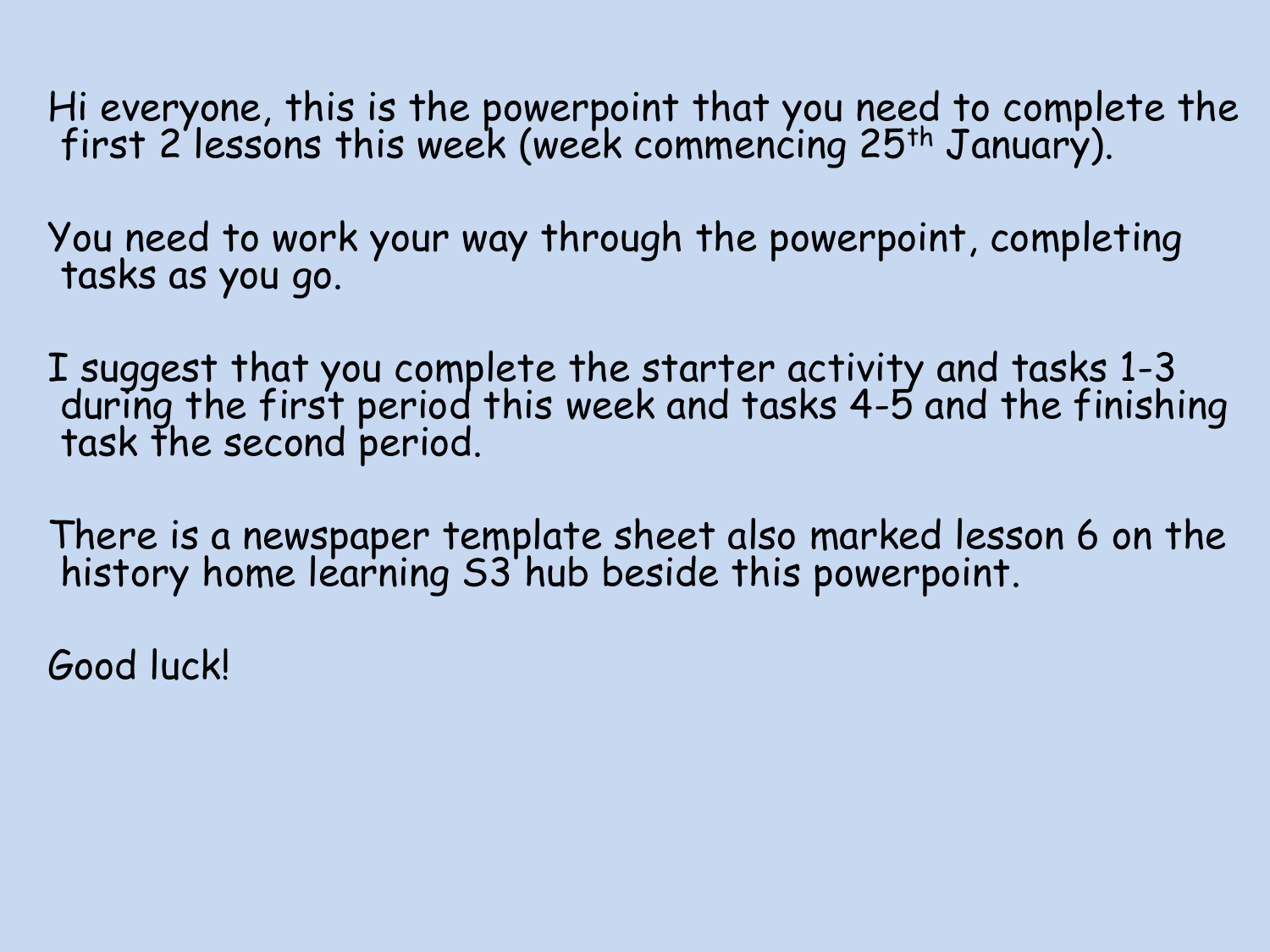| Starter - True or False? Explain your decision                                     |                              |              |  |
|------------------------------------------------------------------------------------|------------------------------|--------------|--|
| under the statement                                                                | (adapted from Seymour Hersh) |              |  |
| <b>Statement and Explanation</b>                                                   | <b>TRUE</b>                  | <b>FALSE</b> |  |
| If a soldier kills someone during war, it's not a crime.<br>Explain your decision: |                              |              |  |
| It's wrong if a soldier refuses to kill during a war.                              |                              |              |  |
| Sometimes during war, soldiers kill for revenge.                                   |                              |              |  |
| Sometimes, soldiers feel bad for what they've done<br>during war.                  |                              |              |  |
| Sometimes, governments make mistakes or lie about what<br>happens during war.      |                              |              |  |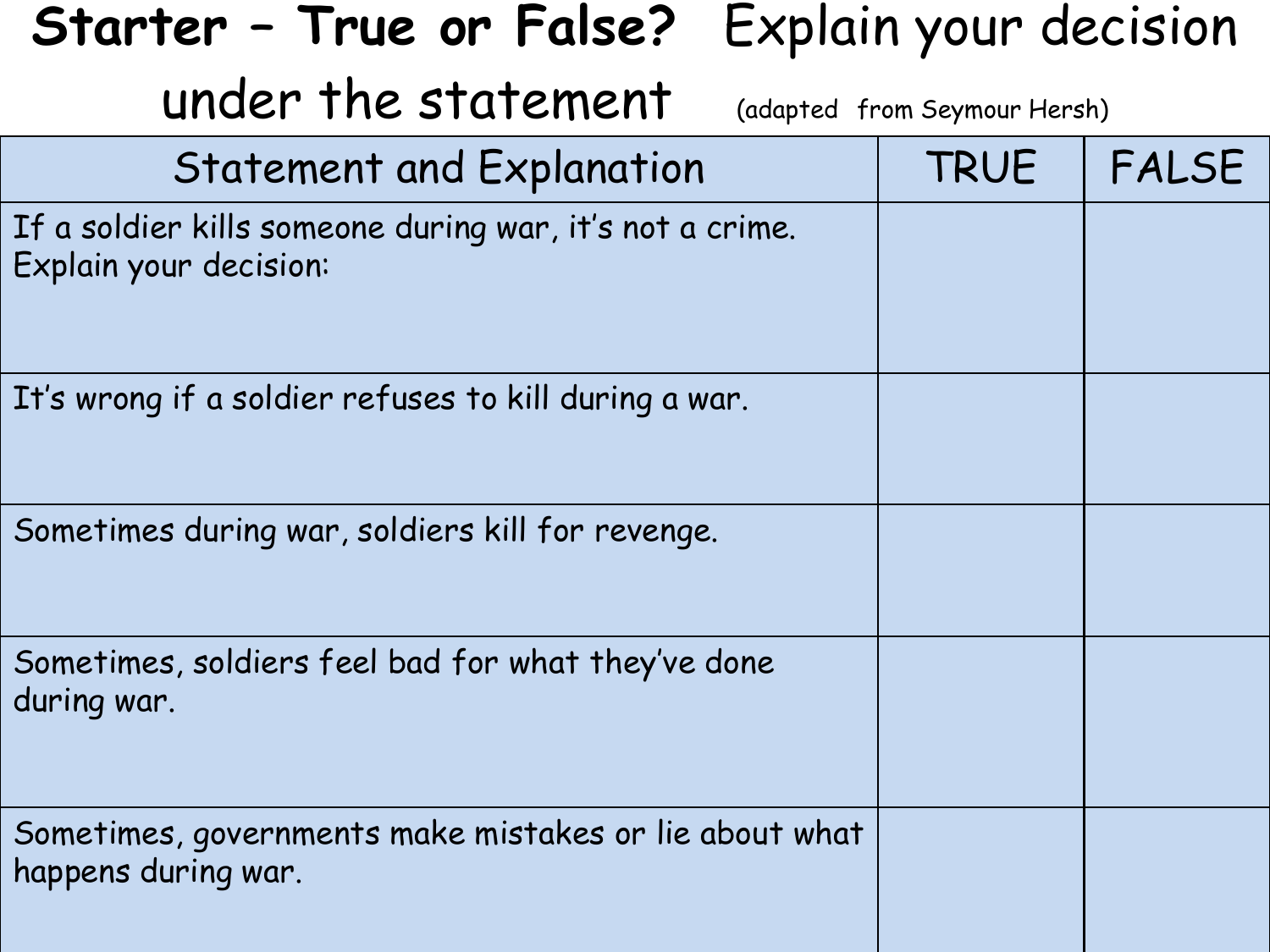## 'Something Dark and Bloody' – the My Lai Massacre (pronounced me lie)

- LI: to explain why the events at the My Lai Massacre were a turning point in the Vietnam War
- Success Criteria:
- All: Can describe what happened at My Lai
- Most: Can explain why there was a massacre at My Lai
- Some: Can assess the impact on people's attitudes to war at home

Glossary: Civilian – a person not in the armed forces Berserk – out of control, wild Massacre – brutal slaughter of many people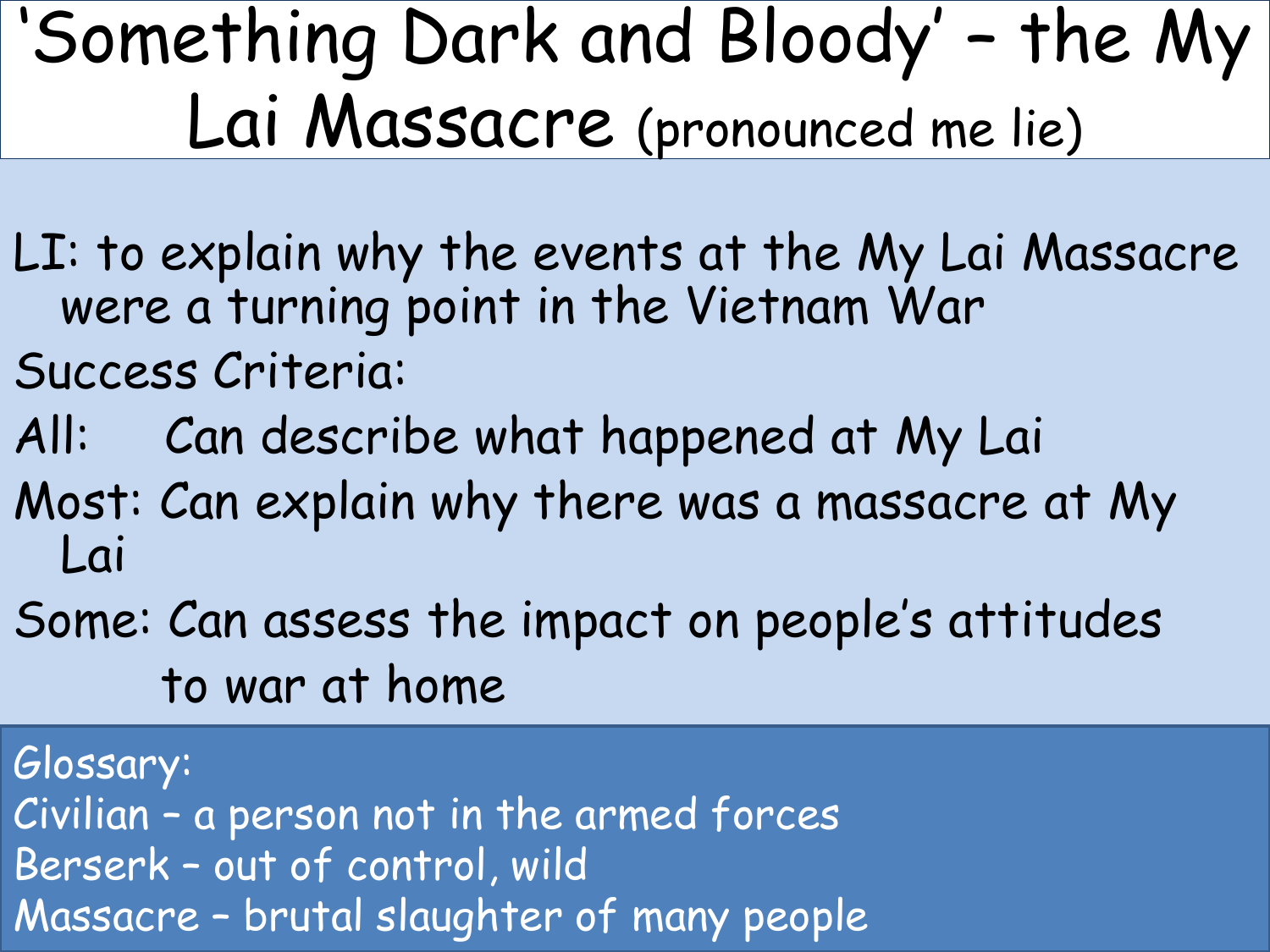# Recap: Search and Destroy

During search and destroy missions, soldiers were ordered to enter Vietnamese villages looking for Vietcong hiding there. During those missions, many soldiers were:

- ➢ Terrified
- ➢ Became trigger happy and shot without thinking
- ➢ Set fire to the village houses
- ➢ Viewed all Vietnamese as enemies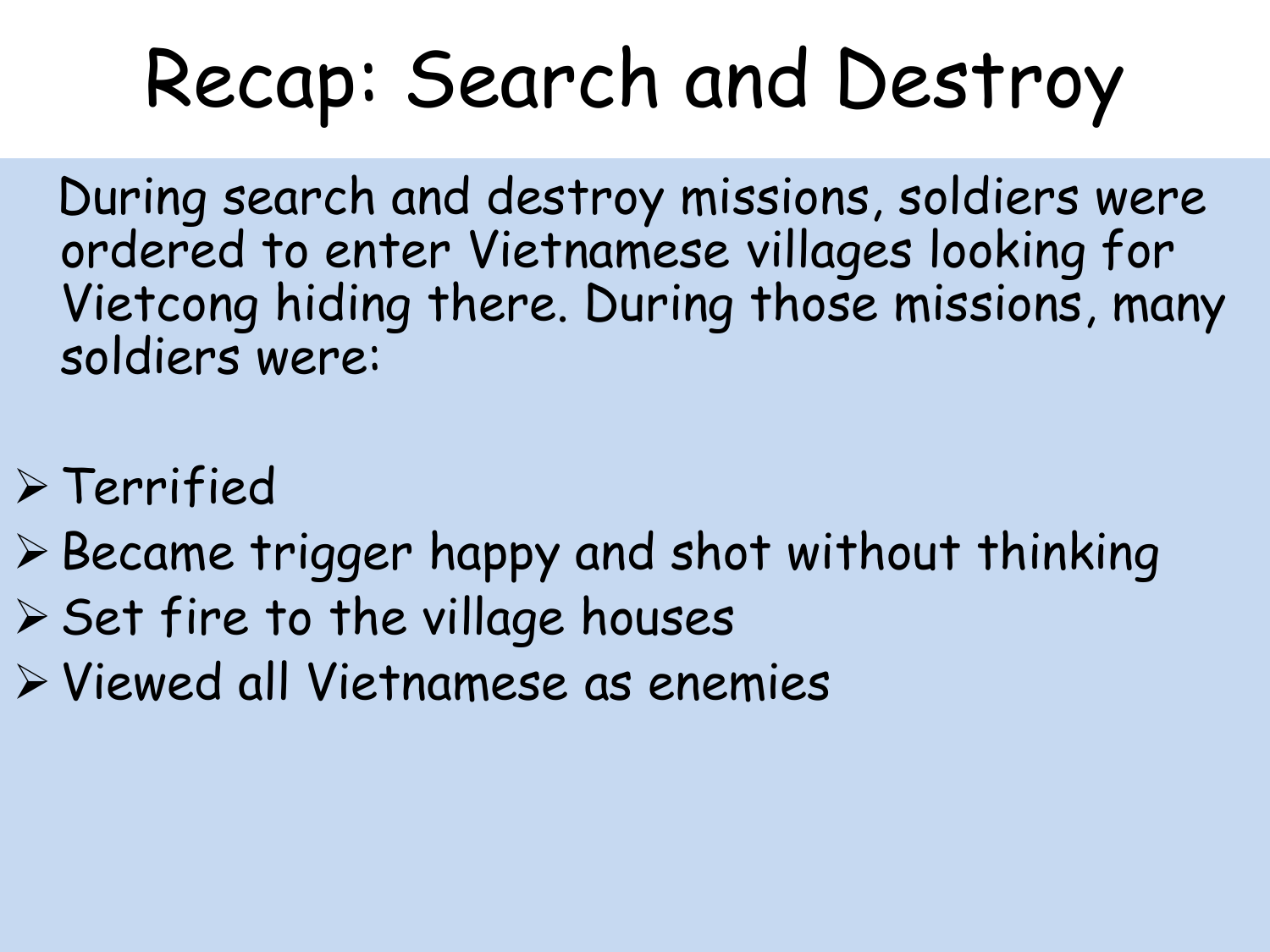





- On 16th March 1968, a unit of soldiers called **Charlie Company** were sent on a search & destroy mission to an area of South Vietnam near the small village of My Lai. They were led by Lieutenant William Calley.
- 150 American soldiers and 5 officers landed by helicopter near My Lai



- They were told that there were Vietcong soldiers in the village.
- They were told that the villagers would be at the local market because it was Saturday.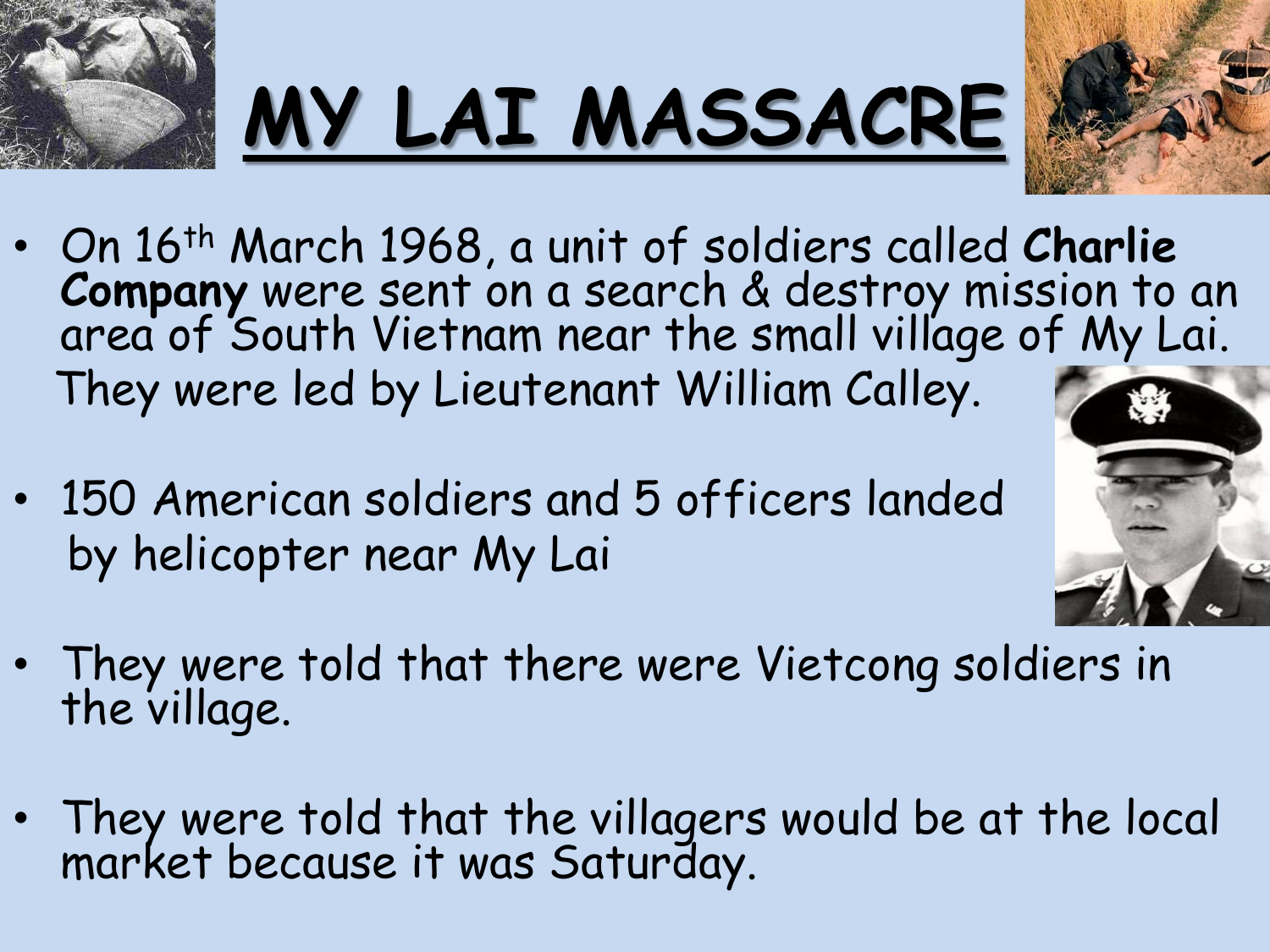### At the same time……



An Army Helicopter pilot, Hugh Thompson, was flying over **My Lai**. He looked in horror at what he saw.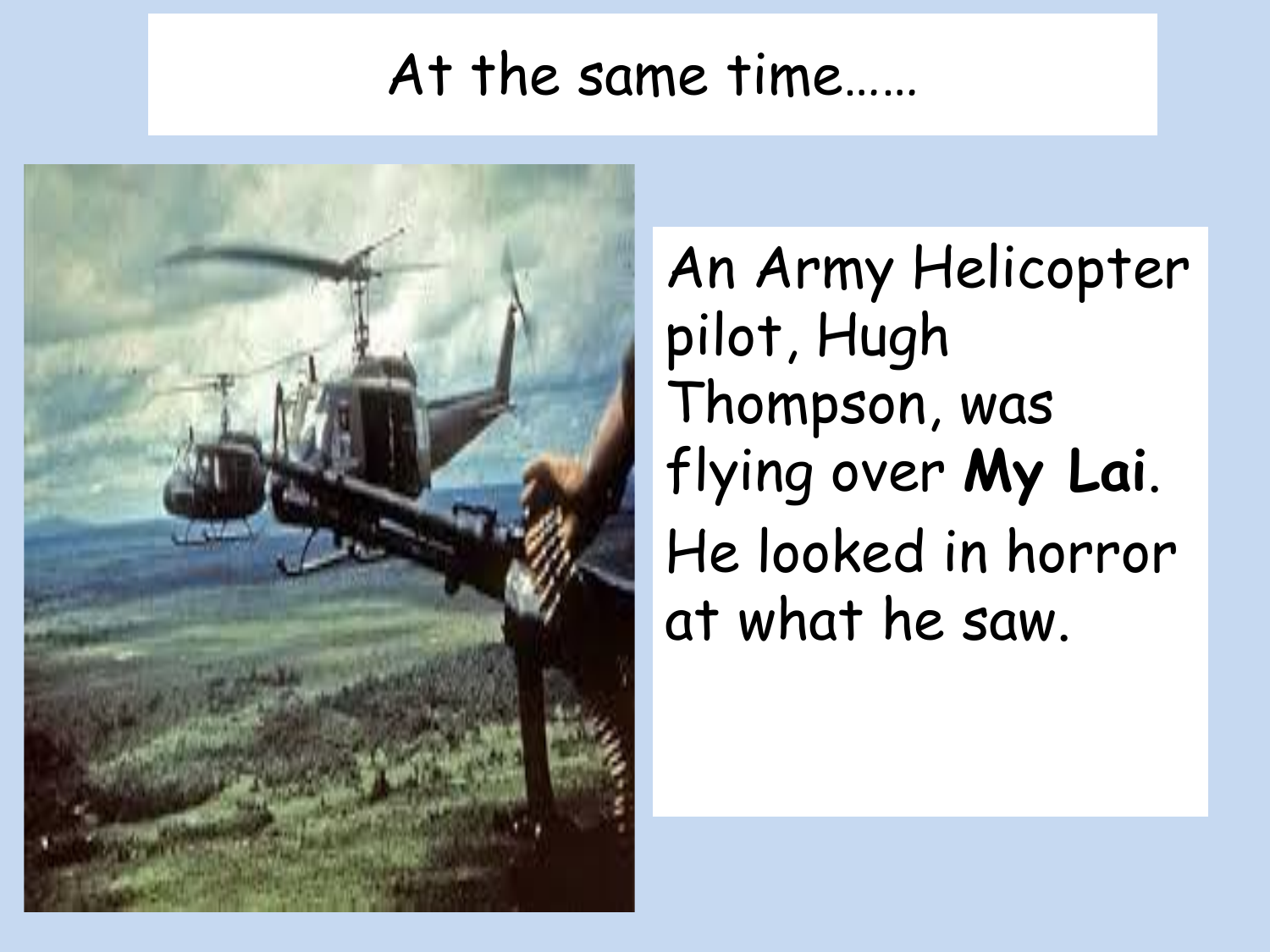### The Men of Charlie Company had gone berserk...

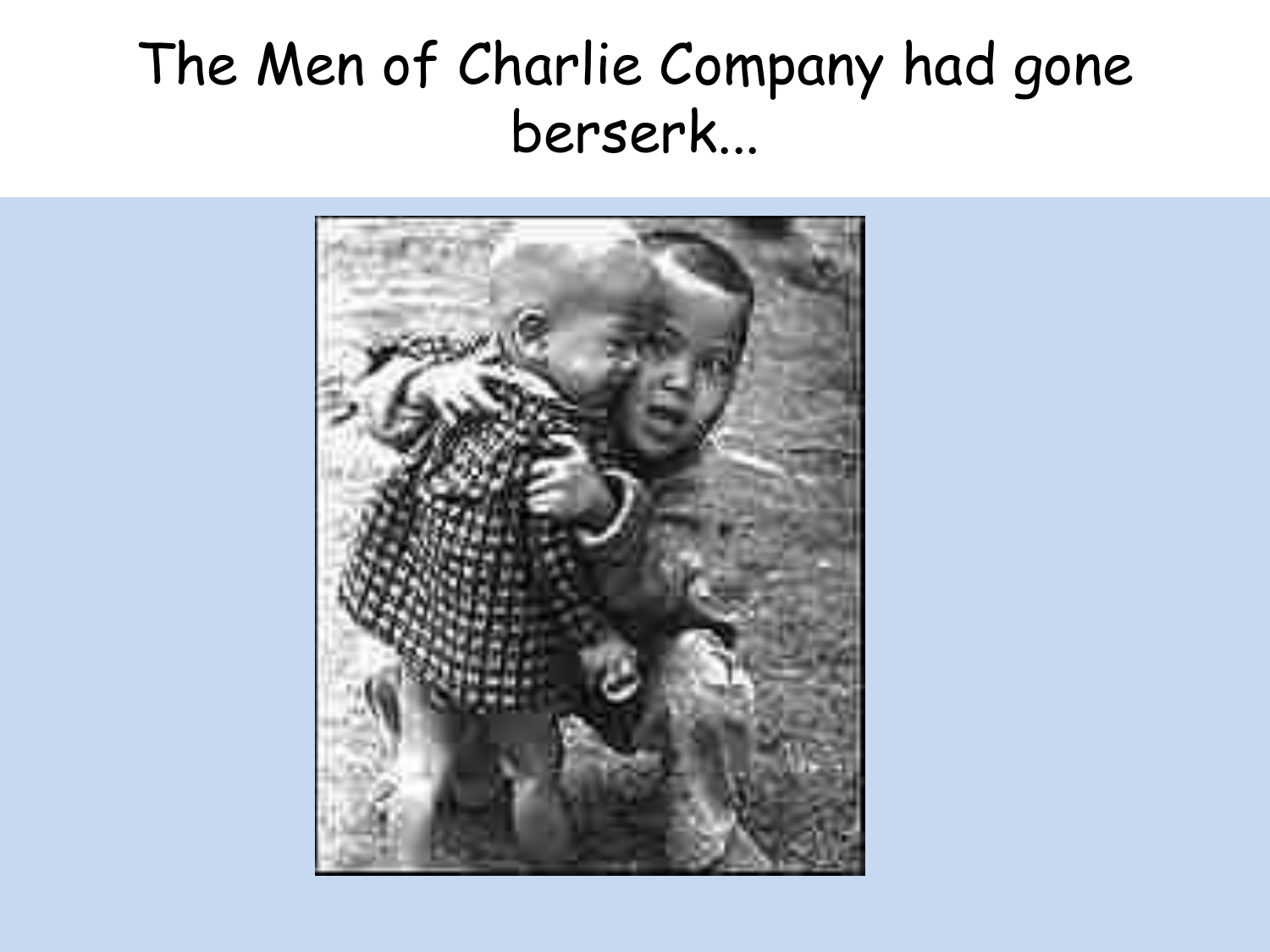### They had set fire to the village...

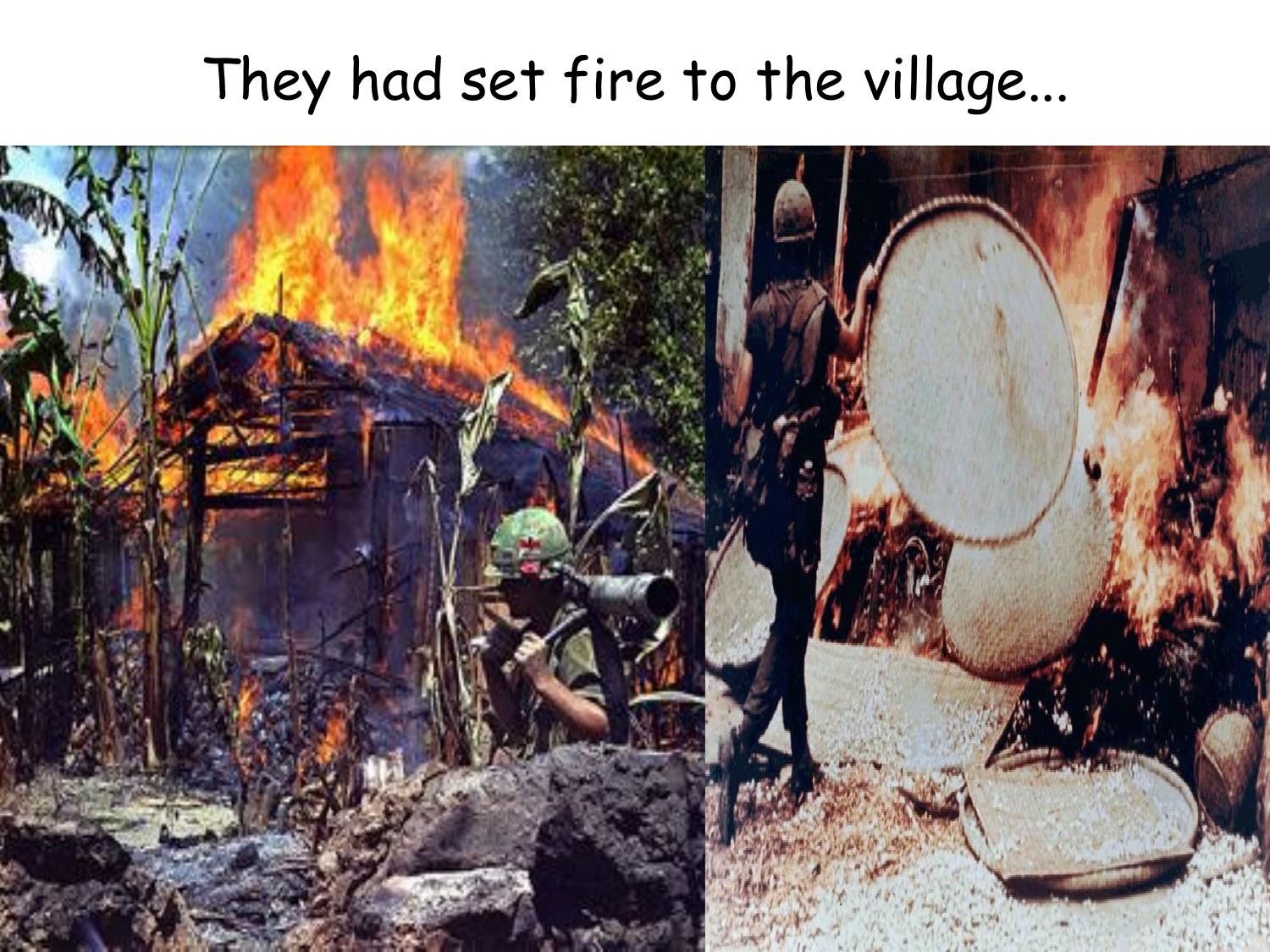### The troops were firing their rifles at unarmed civilians begging for their lives...



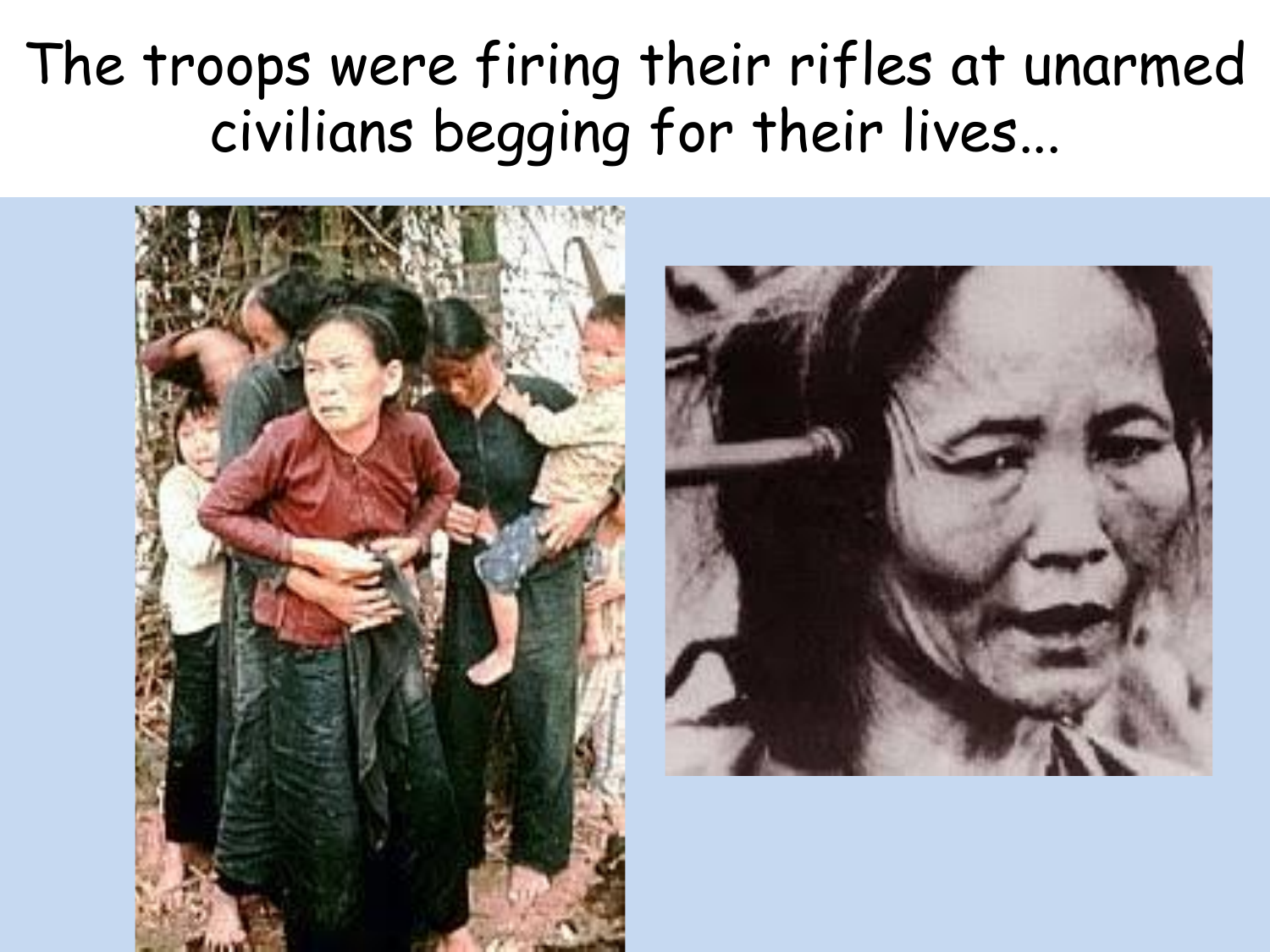## Men, women, children, and babies were being shot in the carnage...

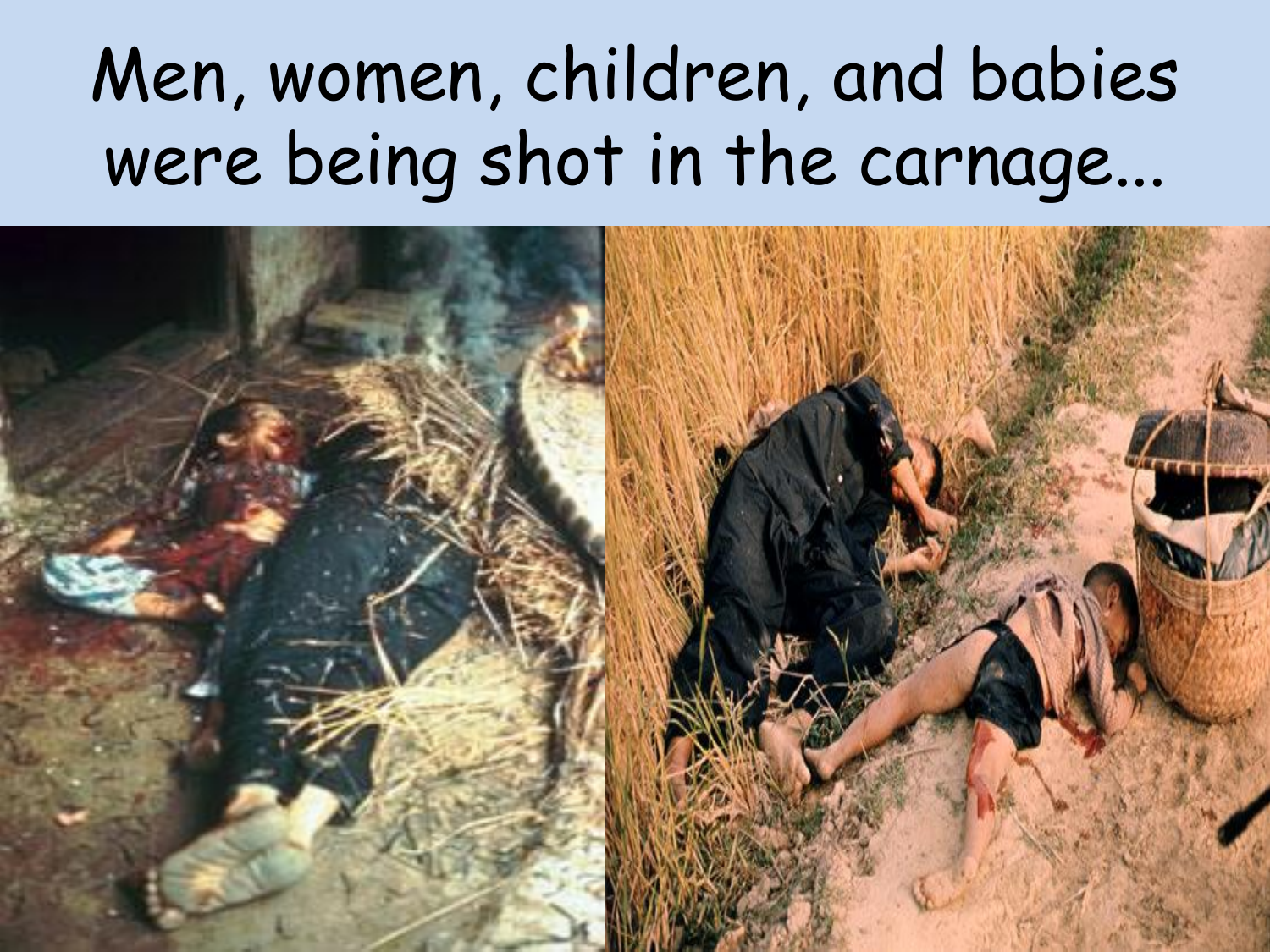By late morning, bodies were strewn throughout the village. 504 people were murdered in the killing spree, NO VIETCONG WERE FOUND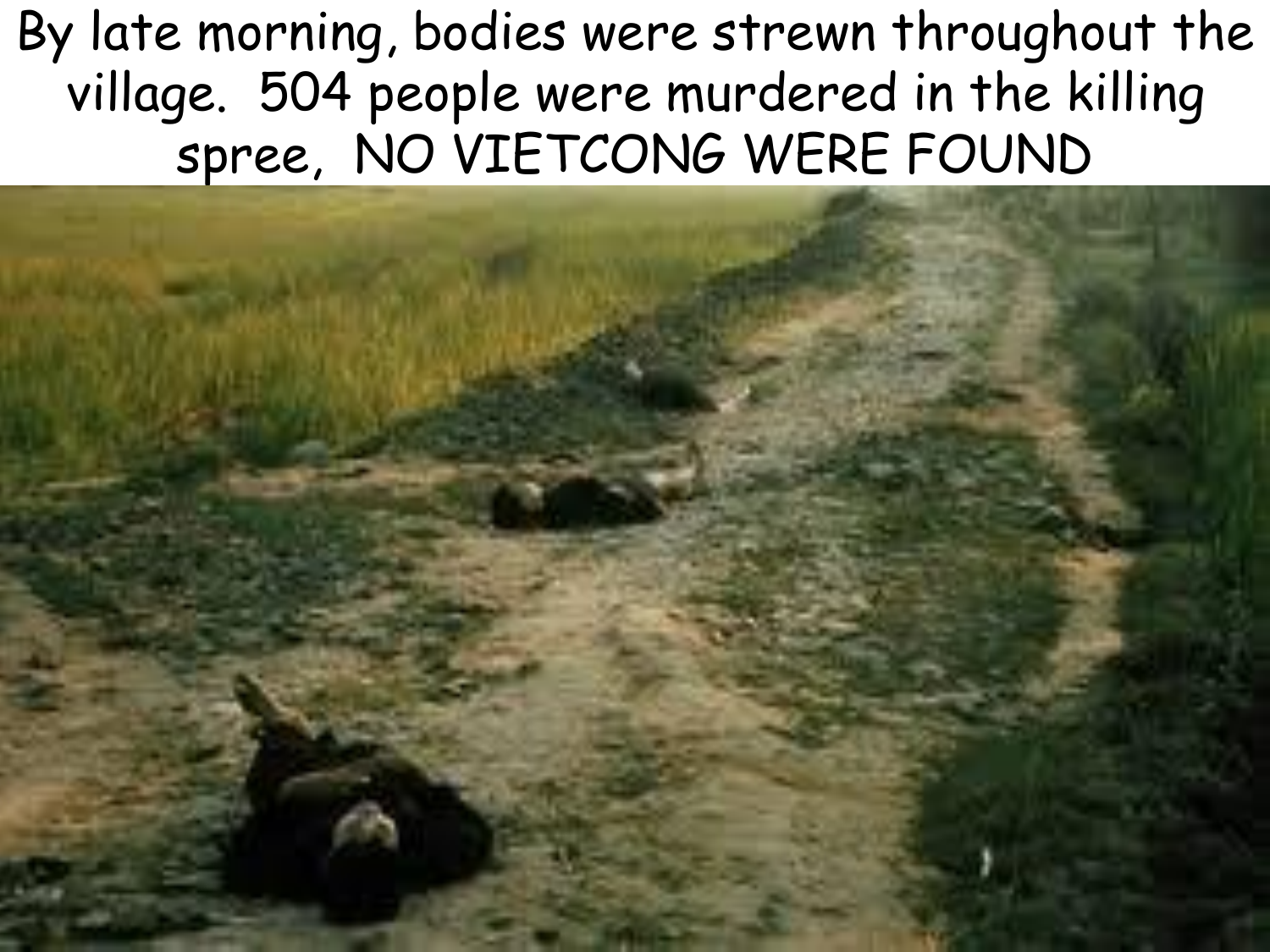

•Thomson landed his helicopter and positioned his crew between the soldiers and the villagers

•He told his crew to open fire on any US soldier who continued to shoot

•His report was covered up by the army

The official army report recorded that the Mission had been a huge success, claiming that only 20 civilians had been killed and the rest were Vietcong soldiers.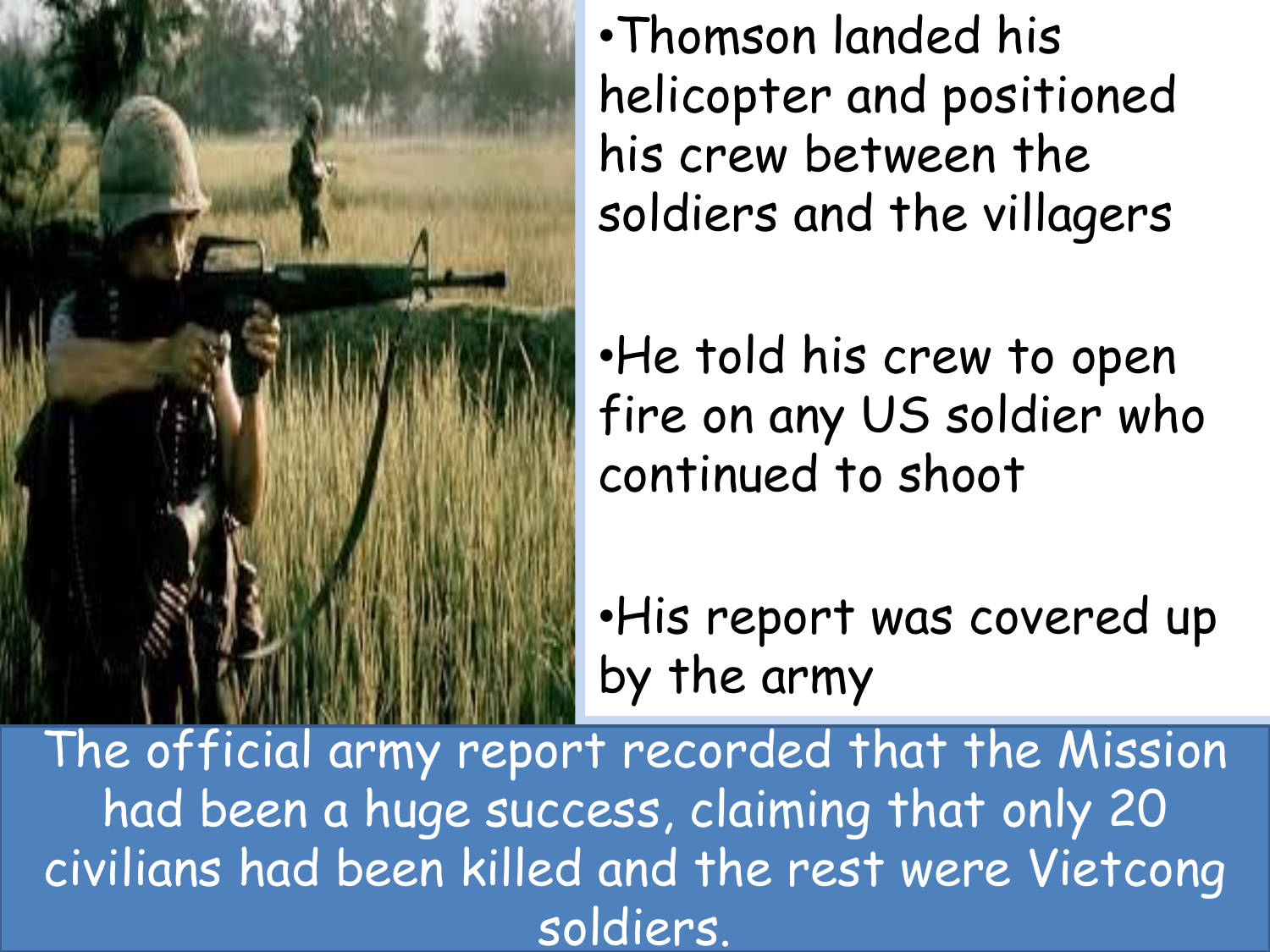## Task 1:

### Using the previous slides, write a brief summary of the events of My Lai.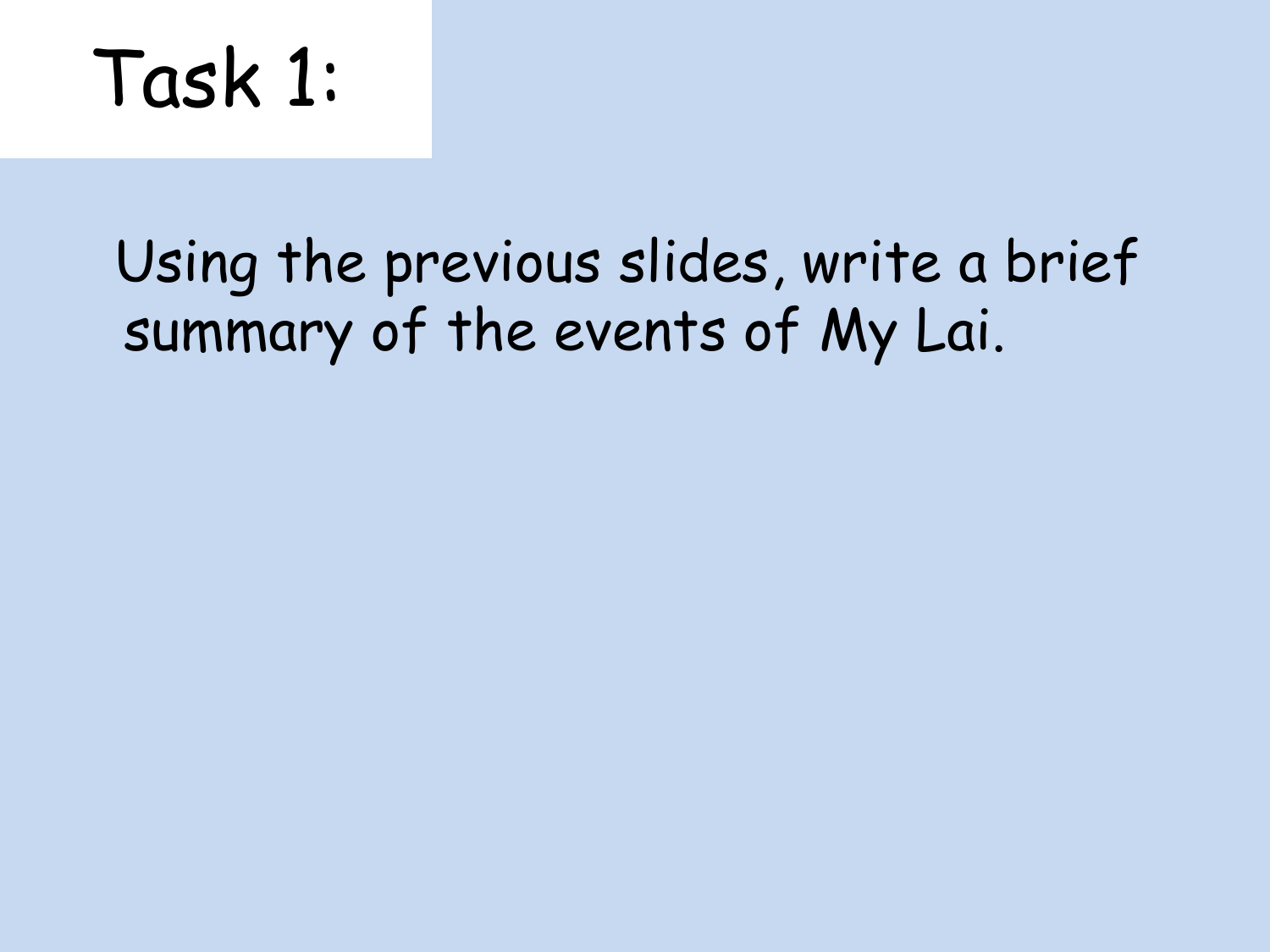## Why would soldiers carry out such a horrific attack?

- Task 2: Look at the reasons below explaining why the massacre happened.
- Write out each reason. Do you think it's a fair reason? Write an argument against each reason explaining why it's wrong
- 1. The soldiers were ordered to kill everyone in the village.
- 2. The soldiers were sick of watching their friends die through the guerrilla tactics of Vietcong so they wanted revenge.
- 3. Civilians often become casualties in war, it can't be helped.
- 4. The Vietcong were in the village.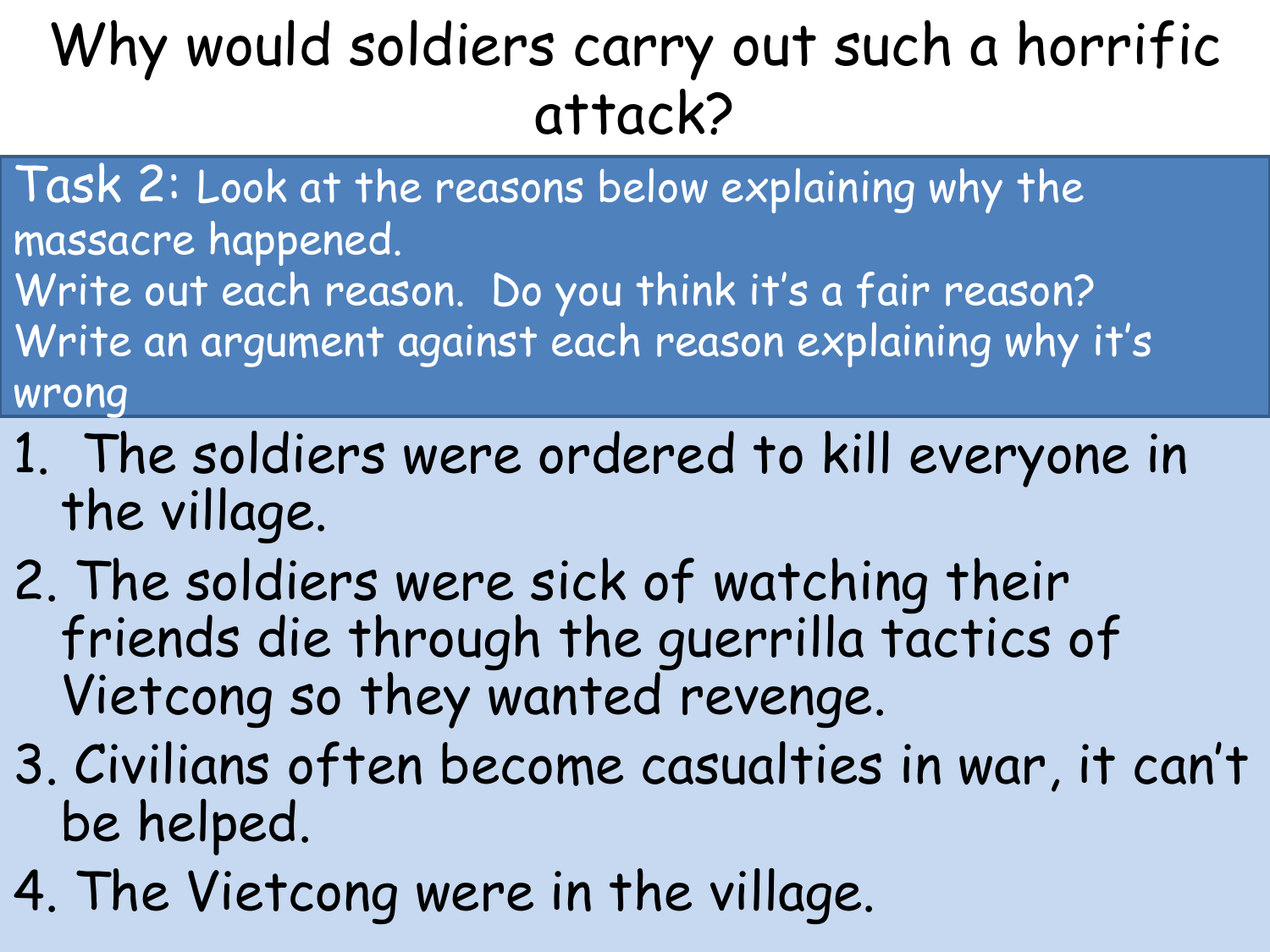## 'Something dark and bloody'

- In 1969, Ron Ridenhour, a soldier who had heard about the atrocities, wrote a letter to the US government calling for an investigation.
- •He described My Lai as 'something dark and bloody.'
- •He was ignored but continued to write.
- Task 3: Watch the video clip and record at least 5 things Ridenhour reveals about My Lai

[https://www.youtube.com/watch?v=OnvTyM](https://www.youtube.com/watch?v=OnvTyMptOt8) ptOt8

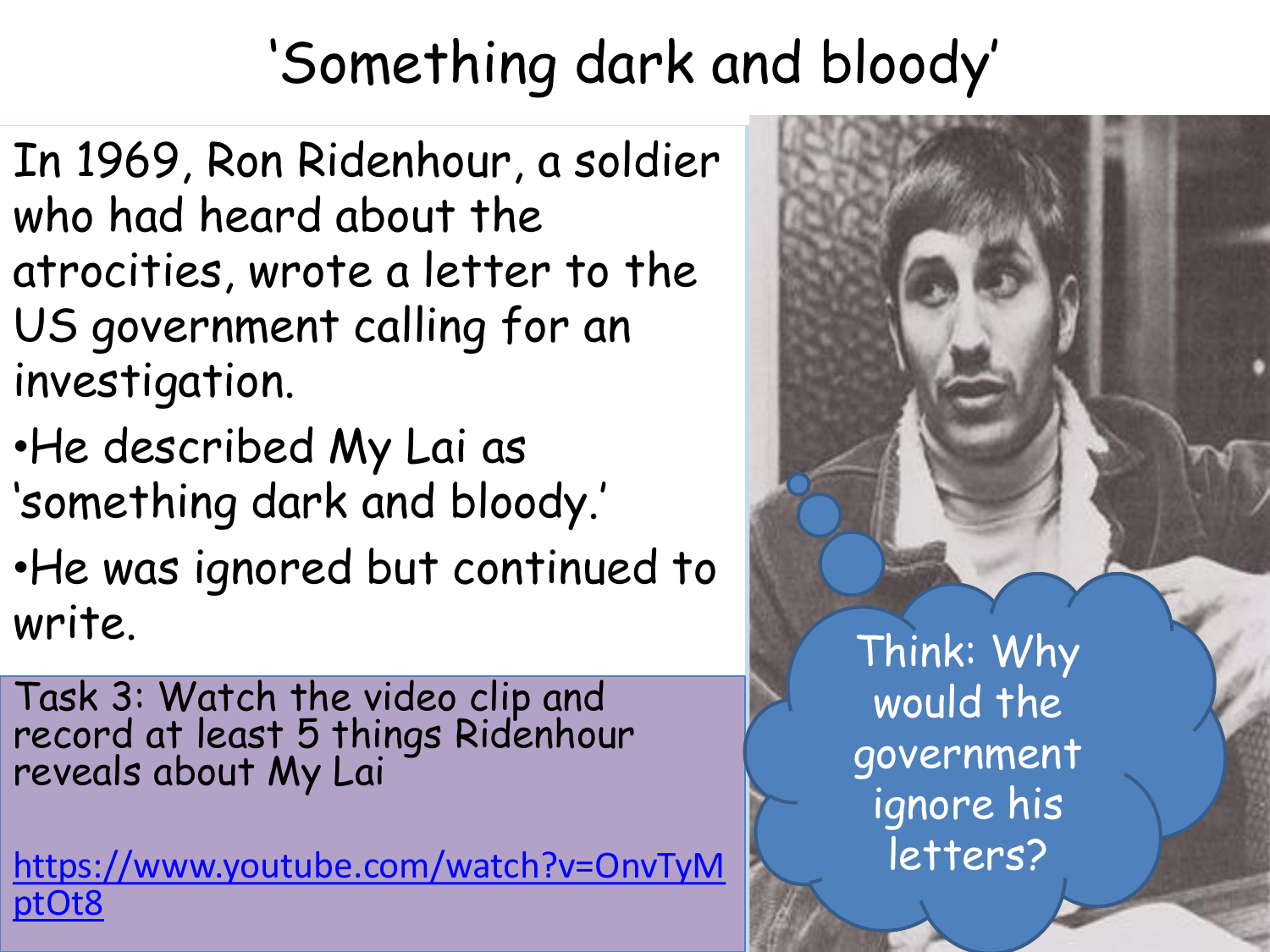

- In 1969, Time magazine got hold of the pictures from the massacre.
	- An investigation soon followed.
- The platoon leader, Lt. William Calley was charged with the murder of 109 people
- He claimed he was acting under orders but the army denied they had ordered the murder
- He was the only soldier charged
- He was sentenced to 20 years in prison but only served 3





Do you think others who obeyed his orders should also have been found guilty? Explain why.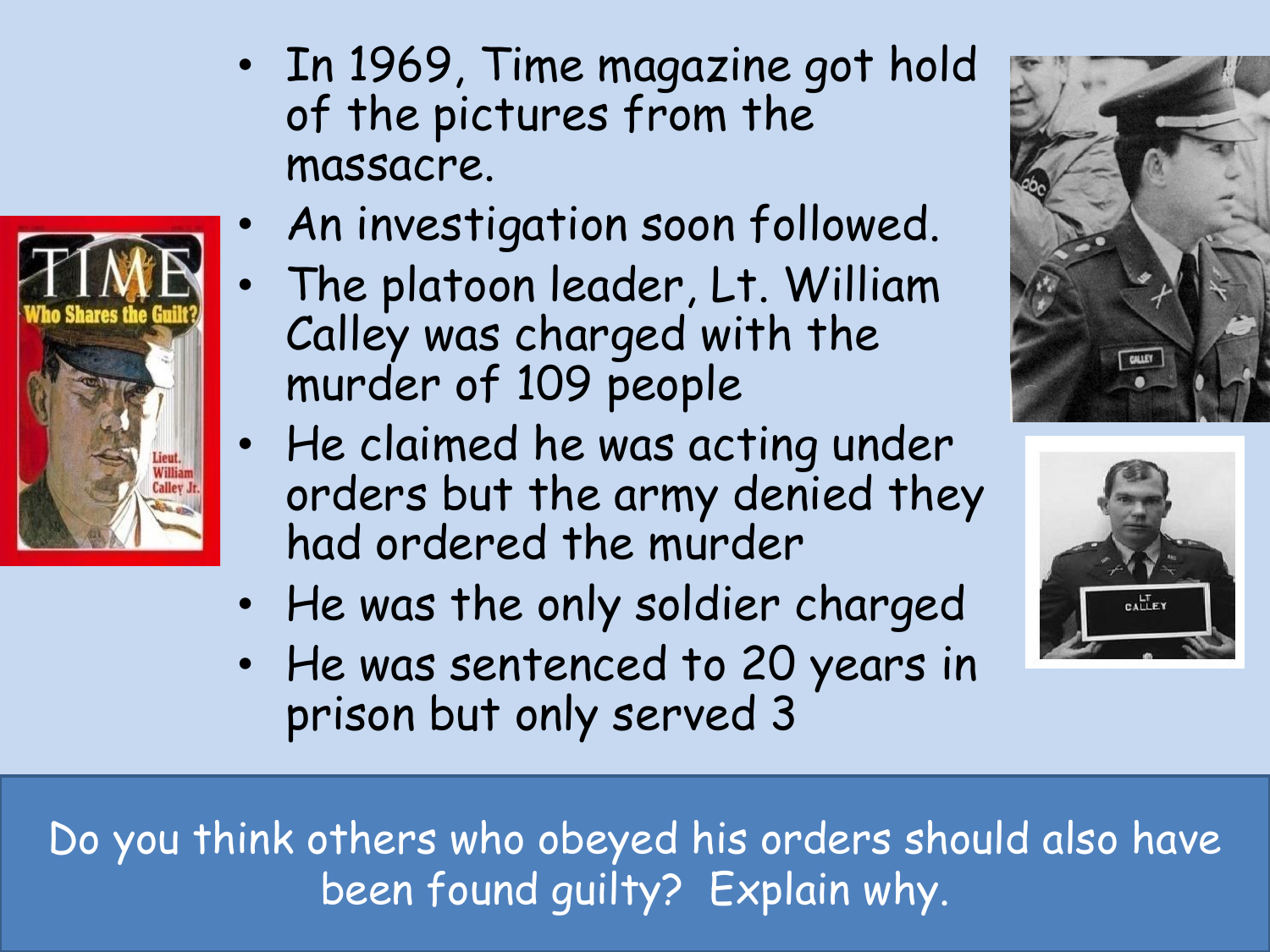#### Task 4 – Newspaper Article

You are going to write a newspaper article telling the world what happened at My Lai.

Success criteria

- -Heading
- -Subheading
- -Written columns describing what happened -Picture

You can use the newspaper template (see additional sheet) or design your own.

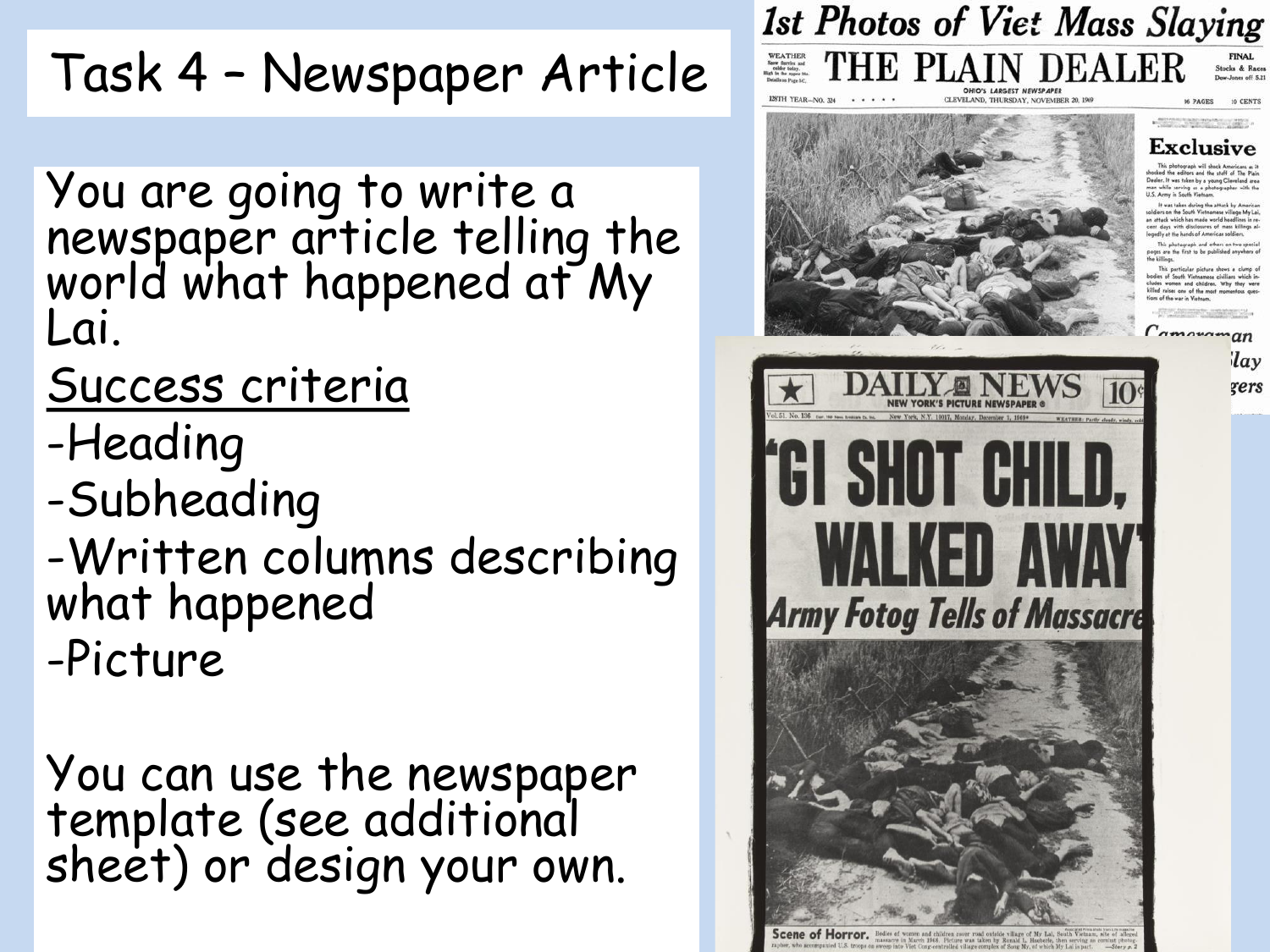The My Lai Massacre shocked the public and is seen as a turning point in the attitudes of people to the Vietnam War

- Caused outrage in the US and around the world.
- Revealed a cover up by the US army and government.
- Made more people oppose the war.
- Caused more people to distrust the US army and government.
- Led to more support for the Communist cause in Vietnam.
- Embarrassed the US as no longer seen as the morally right leader in the world.

#### Which of the above factors do you think was the most important in changing attitudes to the War?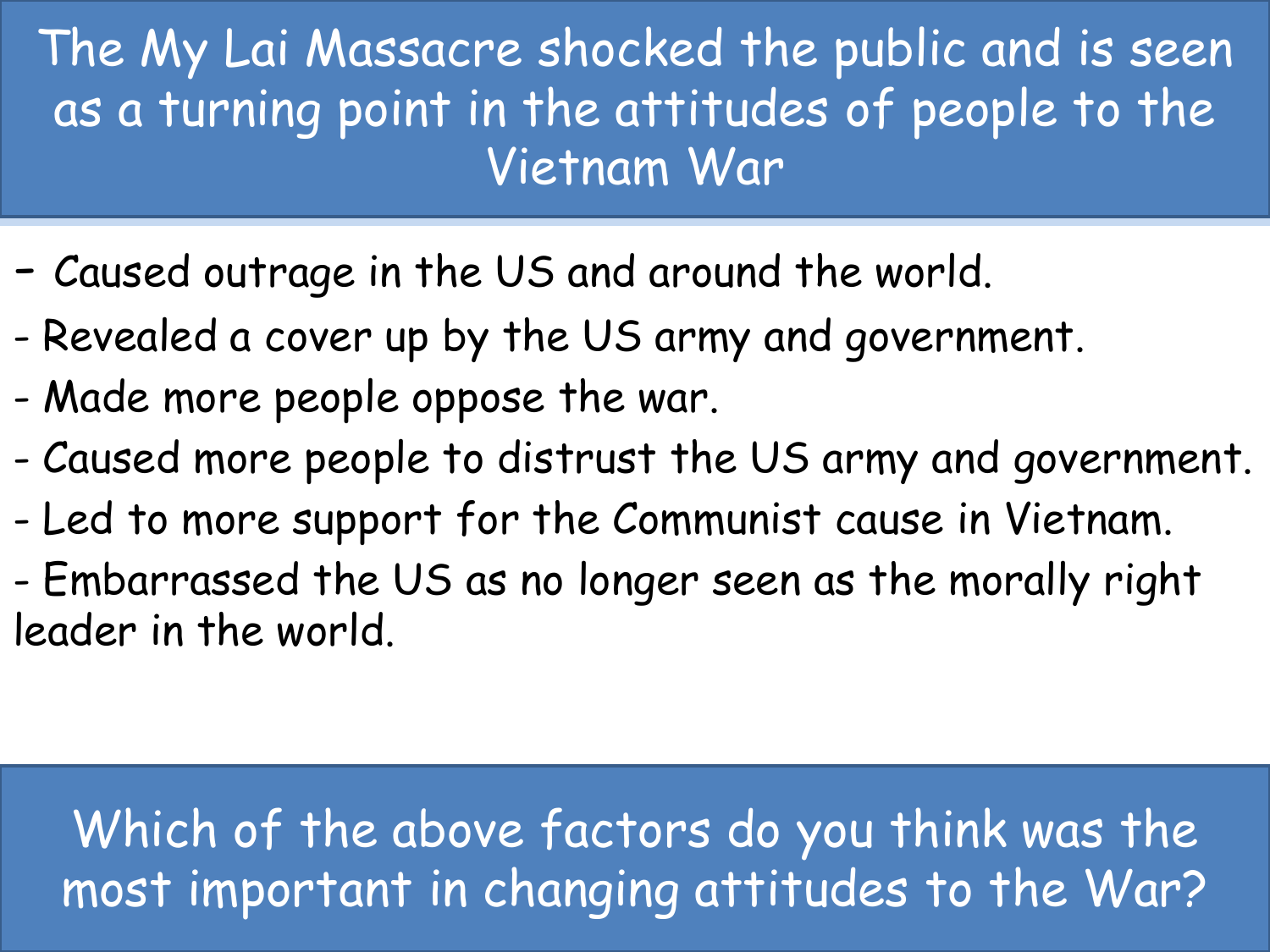Task 5: Explain why was My Lai a turning point in the Vietnam War (6 marks)

- My Lai was a turning point in the Vietnam war because …
- This meant that … This led to …
- It was also a turning point in the war because ….
- This meant that … This led to …
- Finally, it was also a turning point because …. This meant that … This led to …